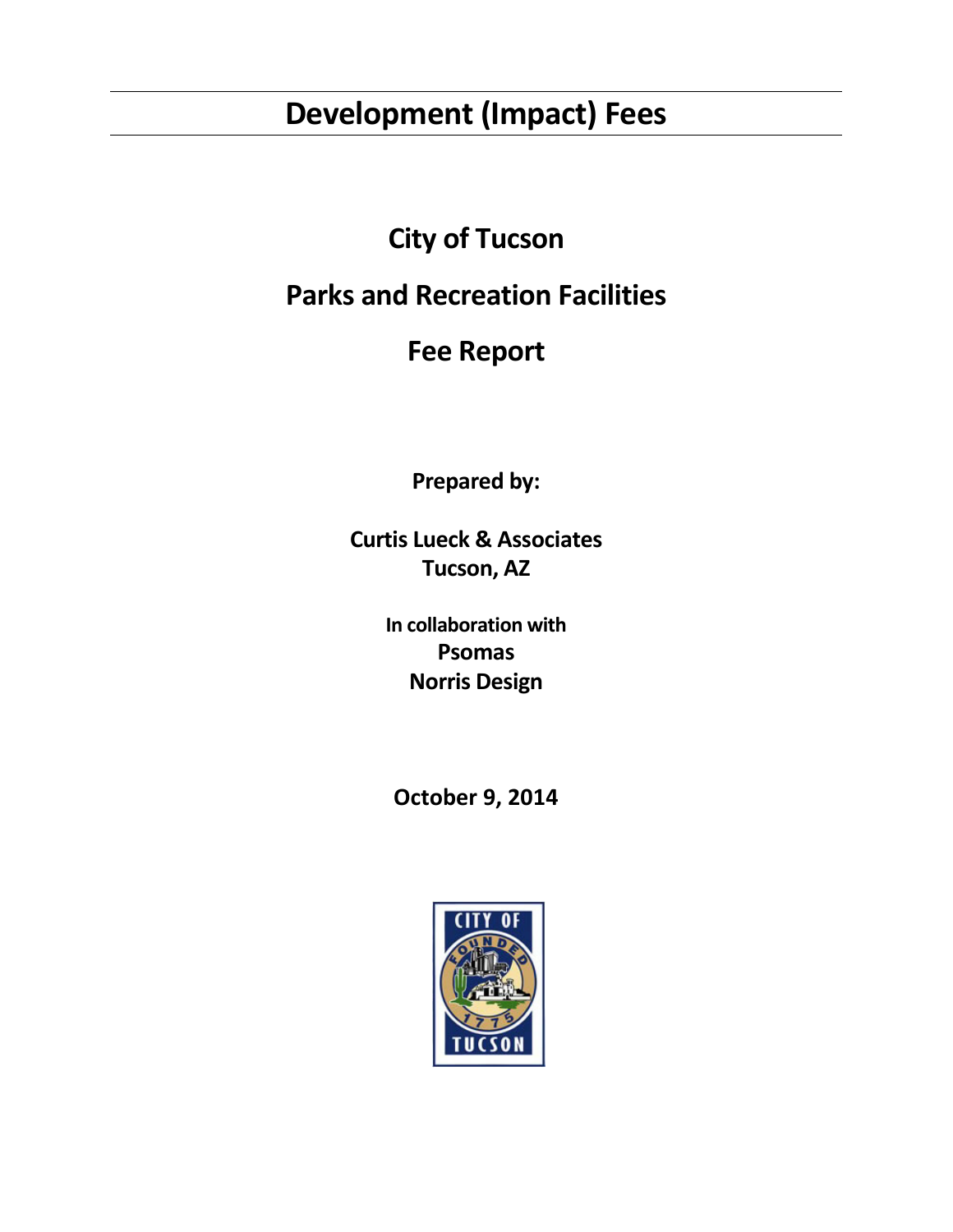#### **Introduction**

The City of Tucson is committed to delivering parks and recreation facilities to meet the community's needs and enhance the quality of life in Tucson. Development fees have been an important source of funding for capital projects in Tucson for many years, and are key to providing an acceptable level of service. The City collects development fees to offset some of the infrastructure costs associated with growth. Currently, the City charges fees for four public services categories: streets, parks and recreation, fire, and police facilities. In order to continue assessing and collecting the fees, the City must comply with Arizona Revised Statute ARS §9- 463.05, as amended. Consequently, the City is preparing new development fee studies, project lists, fee reports, fee schedules, and a development fee ordinance.

Prior to calculating the fees, municipalities must prepare a set of land use assumptions and an infrastructure improvements plan (IIP) for each fee service category. The Land Use Assumptions and the IIP Reports were adopted by the Mayor and Council on August 5, 2014. This document is the Fee Report for Parks and Recreation Facilities.

Prior to this update, a single City-wide service area has been used to calculate park impact fees, but the fees have been collected and spent in five benefit districts, to ensure the fees are spent in reasonable proximity to where they are collected. This fee study update includes calculations for fees in each of the five benefit districts (service areas), based on the existing level of service in each respective service area. Fees will be collected and spent within the same service area. The service area boundaries will remain unchanged, except for minor adjustments to account for annexed areas. The boundaries of the Central, East, Southeast, Southlands, and West Service Areas are shown in Exhibit 1.

The Parks and Recreation IIP adopted on August 5, 2014 is hereby incorporated by reference. It describes the history of parks development fees assessed by the City, defines terminology, and calculates the maximum recommended fees on a Service Unit basis. This fee report is based on the adopted IIP and includes the Parks and Recreation fees by land use category and service area.

#### **Parks and Recreation Facilities Fee**

Both residential and non-residential development generate a demand for park service, however, the bulk of the demand is created by residential development. At the time of this study, the proportionate non-residential cost-share is believed to be comparatively low. Also, there is no readily accepted method to quantify the non-residential demand for parks and recreation facilities. Consequently, parks and recreation development fees will continue to apply primarily to new residential development, with a contribution of 1% of the net Parks and Recreation Facilities value from non-residential uses.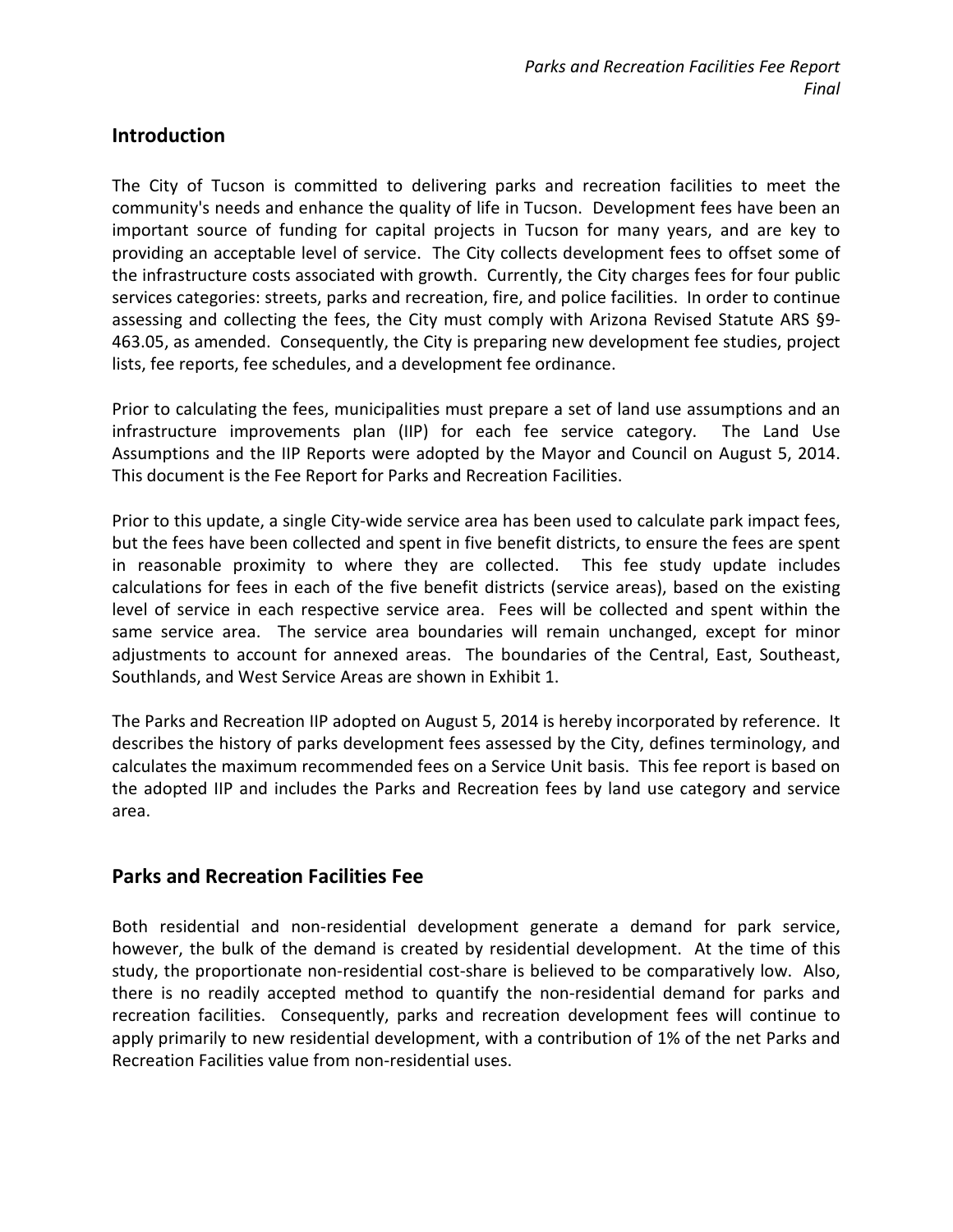

**Exhibit 1 Parks and Recreation Facilities Service Areas**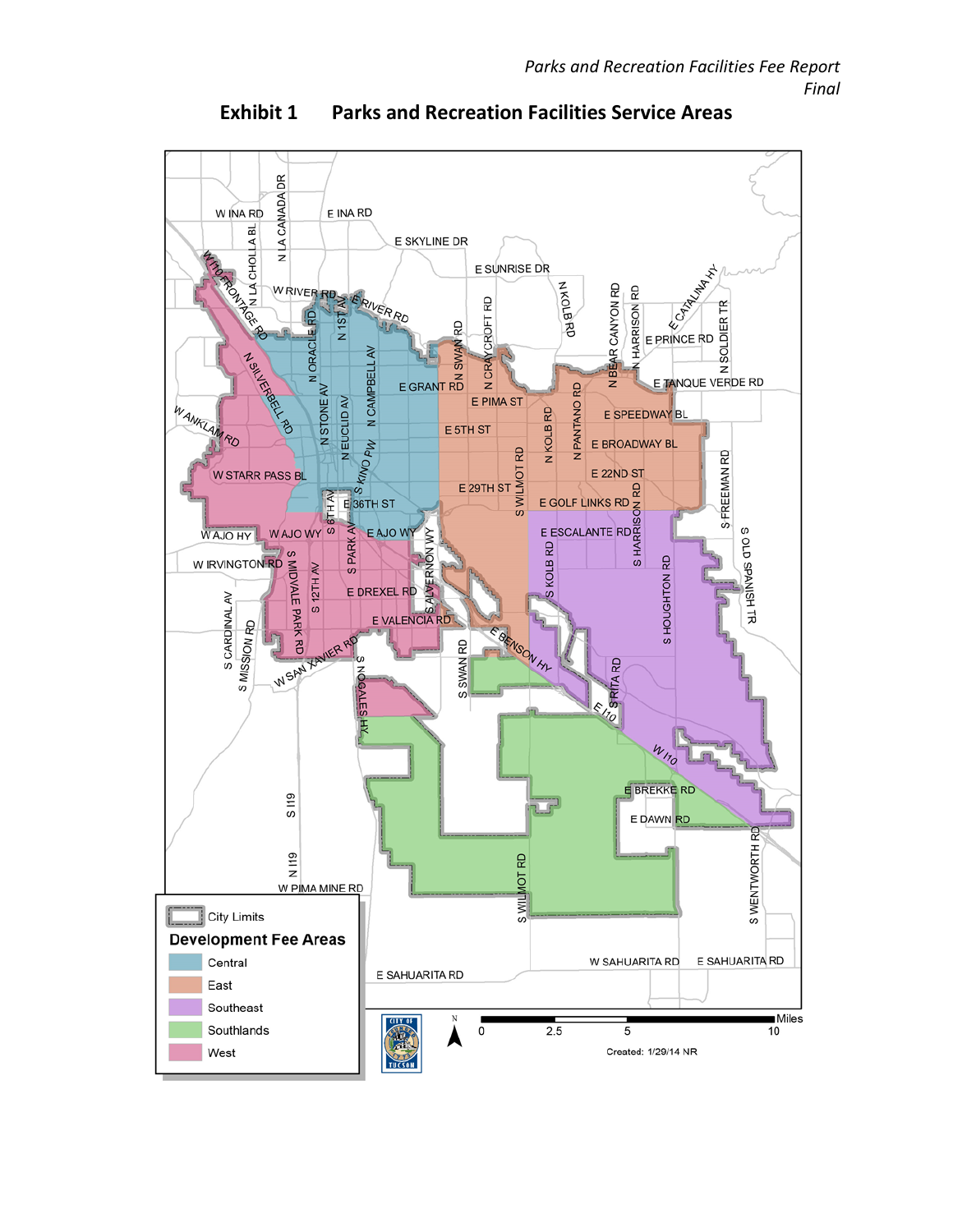Fees are calculated based on an incremental expansion method described in the IIP. The methodology considers the present worth of allowable existing facilities on a per capita basis, provides offsets for debt service and other credits, and calculates the new fee per development unit based on these factors. Total estimated revenues are projected based on the growth trends documented in the approved Land Use Assumptions report. The net present value of park facilities per service unit is shown in Exhibit 2. Future fee study updates should revisit the non-residential cost-share of public park facilities as additional information on this topic becomes available.

|            | <b>Gross Facilities</b><br>Value/SU's | <b>Gross Facilities</b><br>Value/SU's minus<br>Debt Offset | <b>Grant Funded</b><br><b>Facilities Offset*</b> | Net Facilities<br>Value/SU | Net Facilities<br>Value/SU<br>(Residential<br>Proportion) |
|------------|---------------------------------------|------------------------------------------------------------|--------------------------------------------------|----------------------------|-----------------------------------------------------------|
| City Wide  | \$3,247                               | \$2,977                                                    | \$205                                            | \$2,772                    | \$2,744                                                   |
| Central    | \$3,552                               | \$3,281                                                    | \$307                                            | \$2,974                    | \$2,945                                                   |
| East       | \$2,239                               | \$1,968                                                    | \$124                                            | \$1,844                    | \$1,826                                                   |
| Southeast  | \$3,261                               | \$2,990                                                    | \$188                                            | \$2,803                    | \$2,775                                                   |
| Southlands | \$490                                 | \$220                                                      | \$0                                              | \$220                      | \$218                                                     |
| West       | \$4,471                               | \$4,201                                                    | \$208                                            | \$3,993                    | \$3,953                                                   |

#### **Exhibit 2 Net Park Facilities Value per Service Unit**

\*The City Wide Grant funded Facilities offset is a simple average and does not account for the non-uniform distribution of grant funds within the service areas

#### **Recommended Fee by Land Use Category**

The fee per service unit shown above is translated into fee by land use category by incorporating the weighting factors shown in Exhibit 3.

## **Exhibit 3 Service Units by Land Use Type (Weighting Factors)**

| Land Use Type                                   | Unit Size | SU's/Unit |
|-------------------------------------------------|-----------|-----------|
| Single Family Detached (persons/HH)             | 2.8       | 1.00      |
| Condo/Townhome (persons/HH)                     | 1.9       | 0.68      |
| Multi-Family Residential/Apartment (persons/HH) | 1.7       | 0.61      |
| Non-Residential (square feet)                   | 1,000     | $0.013*$  |

\*See Parks and Recreation Facilities IIP, Appendix F, for an explanation of how the Non-Residential fee multiplier was determined.

Reference: US Census Bureau 2010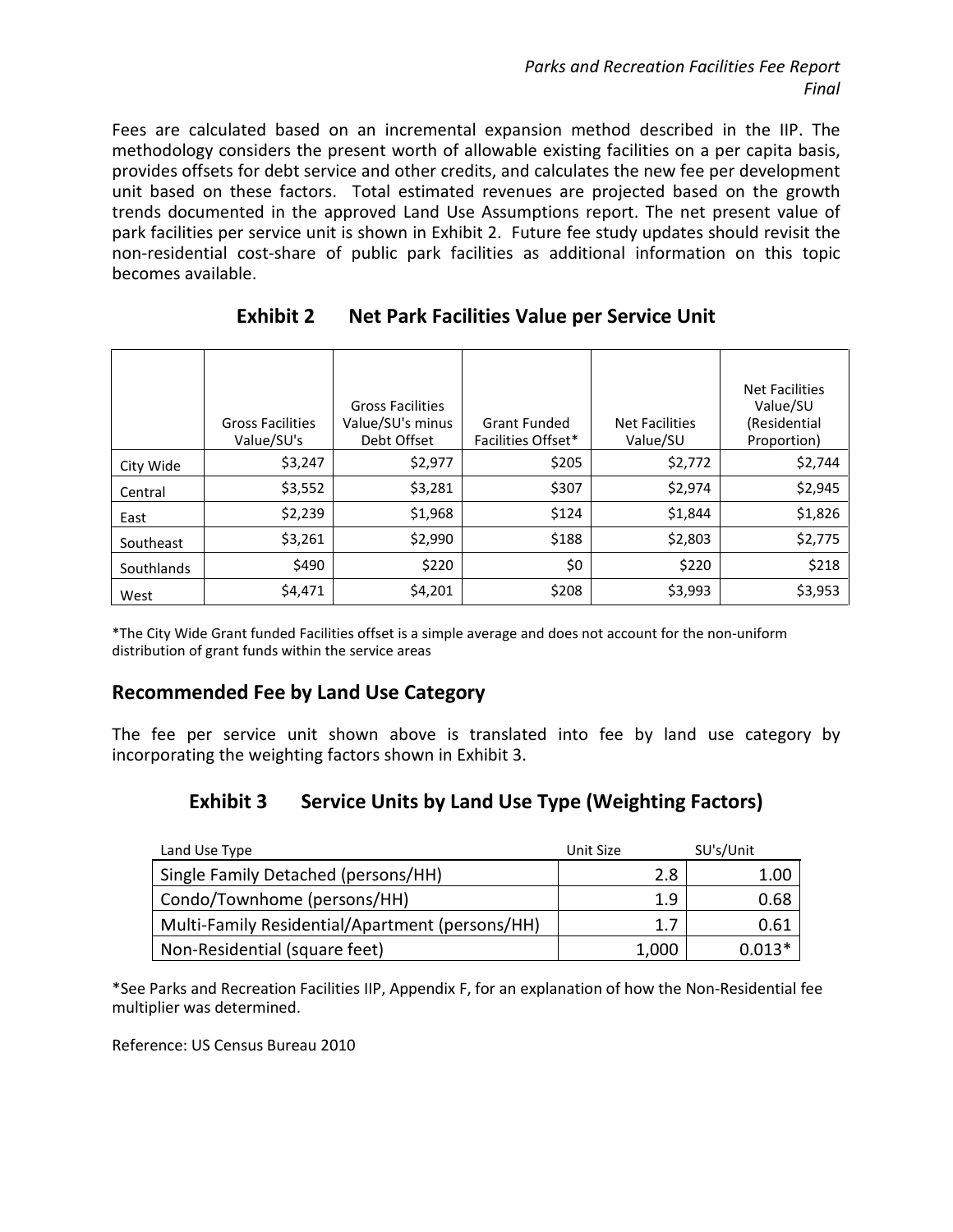Exhibit 4 shows the fees for the three residential categories and a non-residential category, by each service area. The fees shown have been rounded to the nearest dollar. The top table shows the full fees adopted by the Mayor and Council. In some cases the fees in the top table are more than the initial phase-in fees, which are shown in the bottom table. The phase-in fees will be effective beginning December 23, 2014. Fees are expected to increase to the full adopted fee on July 1, 2016.

#### **Exhibit 4 Fee for Parks and Recreation Facilities (Rounded)**

|                   | Single-Family<br>Residential | Condo/<br>Townhome | Apartments | Multi-Family/ Non-Residential<br>(ALL) |
|-------------------|------------------------------|--------------------|------------|----------------------------------------|
| <b>CENTRAL</b>    | \$2,945                      | \$1,998            | \$1,788    | \$38                                   |
| <b>WEST</b>       | \$3,953                      | \$2,683            | \$2,400    | \$51                                   |
| <b>EAST</b>       | \$1,826                      | \$1,239            | \$1,108    | \$23                                   |
| <b>SOUTHEAST</b>  | \$2,775                      | \$1,883            | \$1,685    | \$36                                   |
| <b>SOUTHLANDS</b> | \$218                        | \$148              | \$132      | \$3                                    |

#### PARKS AND RECREATION DEVELOPMENT IMPACT FEES - ADOPTED

## **FEE SCHEDULE – PARKS AND RECREATION DEVELOPMENT IMPACT FEES, Effective beginning December 23, 2014**

|                   | Single-Family<br>Residential | Condo/<br>Townhome | Apartments | Multi-Family/ Non-Residential<br>(ALL) |
|-------------------|------------------------------|--------------------|------------|----------------------------------------|
| <b>CENTRAL</b>    | \$1,935                      | \$1,591            | \$1,032    | \$38                                   |
| <b>WEST</b>       | \$1,935                      | \$1,591            | \$1,032    | \$51                                   |
| <b>EAST</b>       | \$1,826                      | \$1,239            | \$1,032    | \$23                                   |
| <b>SOUTHEAST</b>  | \$1,935                      | \$1,591            | \$1,032    | \$36                                   |
| <b>SOUTHLANDS</b> | \$218                        | \$148              | \$132      | \$3                                    |

Note: The tables above don't include an administrative fee.